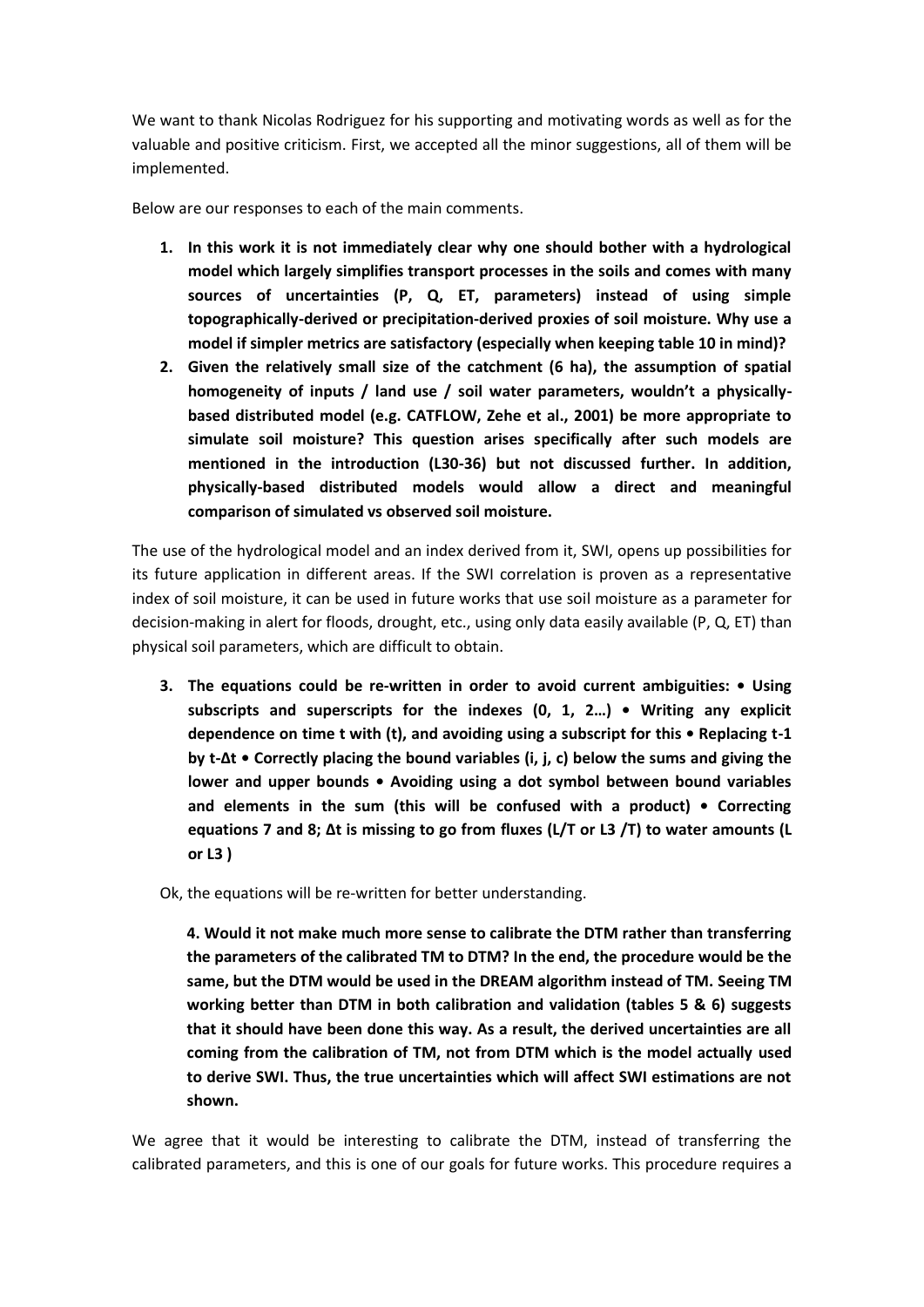computational effort for which we are not ready yet. This transfer of parameters was made in other previous studies that used different versions of the distributed Tank Model. We agree that the real uncertainties affecting the SWI are not being represented.

**5. The models are calibrated to hydrographs and not soil moisture which is the target. Very good model fits to hydrographs may not guarantee very good fits to soil moisture (e.g. in a catchment dominated by groundwater responses, Loritz et al., 2017; Rodriguez et al., 2019). Is it not possible to similarly calibrate and validate DTM, but to soil moisture observations instead?**

We do not believe it is possible to calibrate the Tank Model or DTM using soil moisture as a parameter without completely modifying the models' equations, proposing a new, physically based model. Lara and Kobiyama (2009) proposed the PM-Tank Model, a physically based version of the Tank Model, which cannot be used in this work, as it requires other physical parameters that we do not have. In this work, the model guaranteed a good fit to the hydrographs, and when we compared the SWI calculated from these with the soil moisture values, there was a good correlation, which for us is an indication of good performance.

**6. The visual comparisons for soil moisture are misleading. Why show only 2 locations out of 9? Is it really meaningful to compare SWI and soil moisture directly? Figure 8 suggests that their relative variations differ by orders of magnitude (especially in Fig8b), and that they may be poorly related (especially in Fig11, the step-wise behavior). The use of a correlation coefficient does not take additive and multiplicative biases into account (Legates and McCabe, 1999), so I suggest to use another performance measure. Also, the correlation coefficient does not allow a spatially-distributed comparison of the results with the observations; while it seems important for the aims of this study (see useful suggestion from first reviewer)**

We agree with this change, we will do the analysis taking into account the bias, using the suggestion of the first reviewer.

**7. How were parameter sets chosen (L192)? I think that the use of an average parameter from all calibration events is not a standard method. In addition, no verification was done in order to check that the mean parameter set actually works well for the calibration events. In my opinion, the standard method would be to calibrate the DTM to all 5 events simultaneously, and validate to the 2 last events simultaneously. Shouldn't DTM work well for all events, to be representative of transport processes in the soils?**

The last 7500 samples are used to represent parameter uncertainty for all the 5 events of calibration. After, an average parameter for all calibration events were calculated. Yes, using the average of the parameters is not a usual method. The average of parameters presented in the work was tested for the calibration and validation periods, and represented all of them well. We can add this information in the work to make readers more secure.

**8. Was the Global Likelihood of Schoups and Vrugt really used? Why choose a constant homoscedastic gaussian likelihood error model, which is already available**